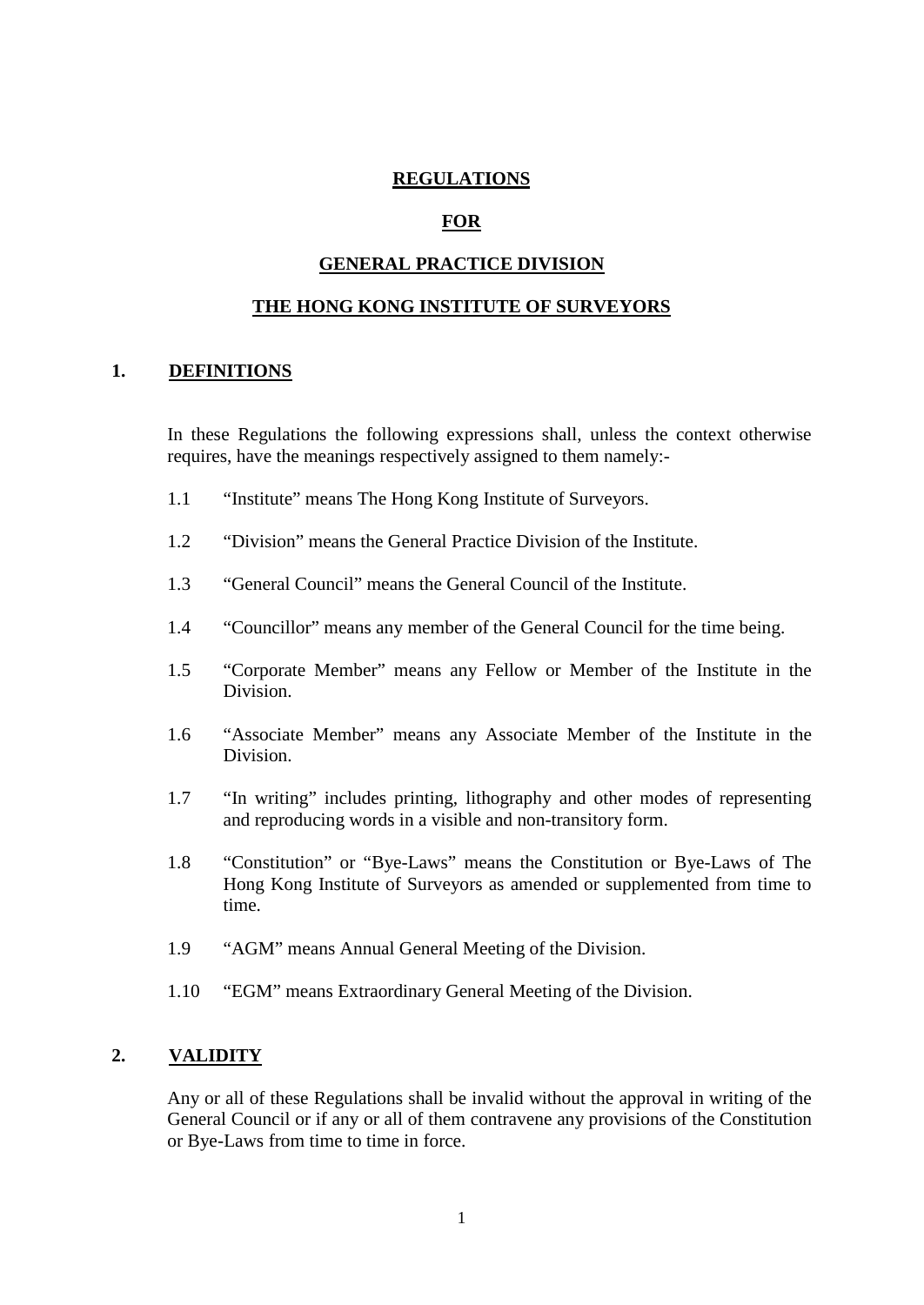# **3. DIVISIONAL COUNCIL**

The direction and management of the affairs of the Division shall be vested in a Divisional Council consisting of Corporate Members and Associate Members.

# **4. COMPOSITION OF DIVISIONAL COUNCIL**

- 4.1 The Divisional Council shall be composed of the following Members:-
	- (a) 20 elected Corporate Members or 21 elected Corporate Members in case the Chairman of the retiring Divisional Council becomes one of the elected Corporate Members.
	- (b) (i) not more than 2 Associate Members; and
		- (ii) 2 representatives from the Young Surveyors Group.
	- (c) Ex-officio Member the immediate past Chairman of the Divisional Council. This post will be vacated in the event that the Chairman of the retiring Divisional Council is re-elected Chairman of the new Divisional Council.
- 4.2 The Divisional Council shall elect among the 20 (or 21 as the case may be) elected Corporate Members the following Officers:-
	- (i) Chairman;
	- (ii) Vice-Chairman or such number of Vice-Chairman as considered appropriate by the Divisional Council;
	- (iii) Honorary Secretary; and
	- (iv) Honorary Treasurer;

The Chairman and Vice-Chairman shall be a Fellow of the Institute in the Division.

4.3 The Divisional Council may from time to time appoint co-opted Members, up to a maximum number of 10.

# **5. FORMATION OF DIVISIONAL COUNCIL**

- 5.1 Save its Ex-officio, 2 representatives from the Young Surveyors Group and co-opted Members, the Divisional Council shall be formed by election in an AGM or an EGM specially convened to include such election.
- 5.2 The 2 representatives from the Young Surveyors Group shall be nominated by the Young Surveyors Group.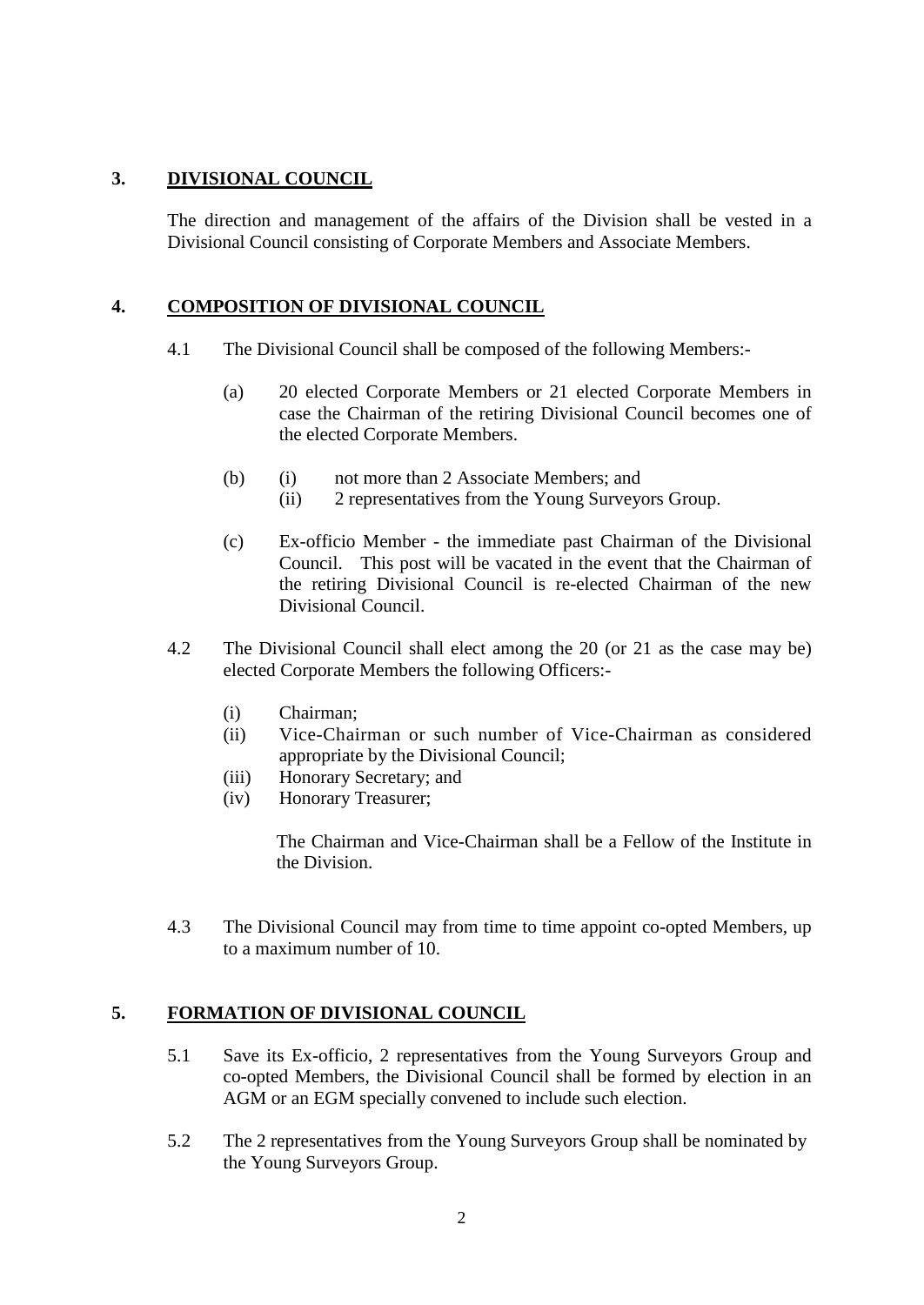5.3 Members of the Council shall hold office for two years but shall be eligible for re-election or re-nomination.

### **6. ANNUAL GENERAL MEETING OF THE DIVISION**

- 6.1 The AGM shall be held on the day not less than 14 days before the day on which the Annual General Meeting of the Institute is to be held.
- 6.2 The business of the AGM shall include:-
	- (a) Adoption of the minutes of the previous AGM.
	- (b) Presentation of the Report of the Chairman for the year, and adoption of the Report by a proposer and a seconder.
	- (c) Presentation of the Report of the Honorary Treasurer for the year, and adoption of the Report by a proposer and a seconder.
	- (d) Presentation of the Divisional Accounts for the year, and adoption of the Report by a proposer and a seconder.
	- (e) Election of Members of the Council for the ensuing year.
	- (f) Such other matters:-
		- (i) as the Divisional Council shall determine and given in the agenda for the meeting; or
		- (ii) of which due notice has been given to the Divisional Council and given in the agenda for the meeting; or
		- (iii) as may be brought forward by the Divisional Council or any Corporate Member with the consent of the meeting.

# **7. EXTRAORDINARY GENERAL MEETINGS**

7.1 The Divisional Council may convene an EGM whenever it thinks fit. The Divisional Council shall also upon a requisition in writing signed by 30% or more of the Corporate Members convene an EGM and shall take steps to this end within 21 days of the Honorary Secretary receiving the requisition. The requisition shall clearly set out the object of the proposed EGM. If the Divisional Council fails to take the necessary action within the prescribed time, the requisitionists or any 30% of the Corporate Members may themselves convene an EGM and for this purpose shall have access to such records of the Division as will enable them to convene the EGM.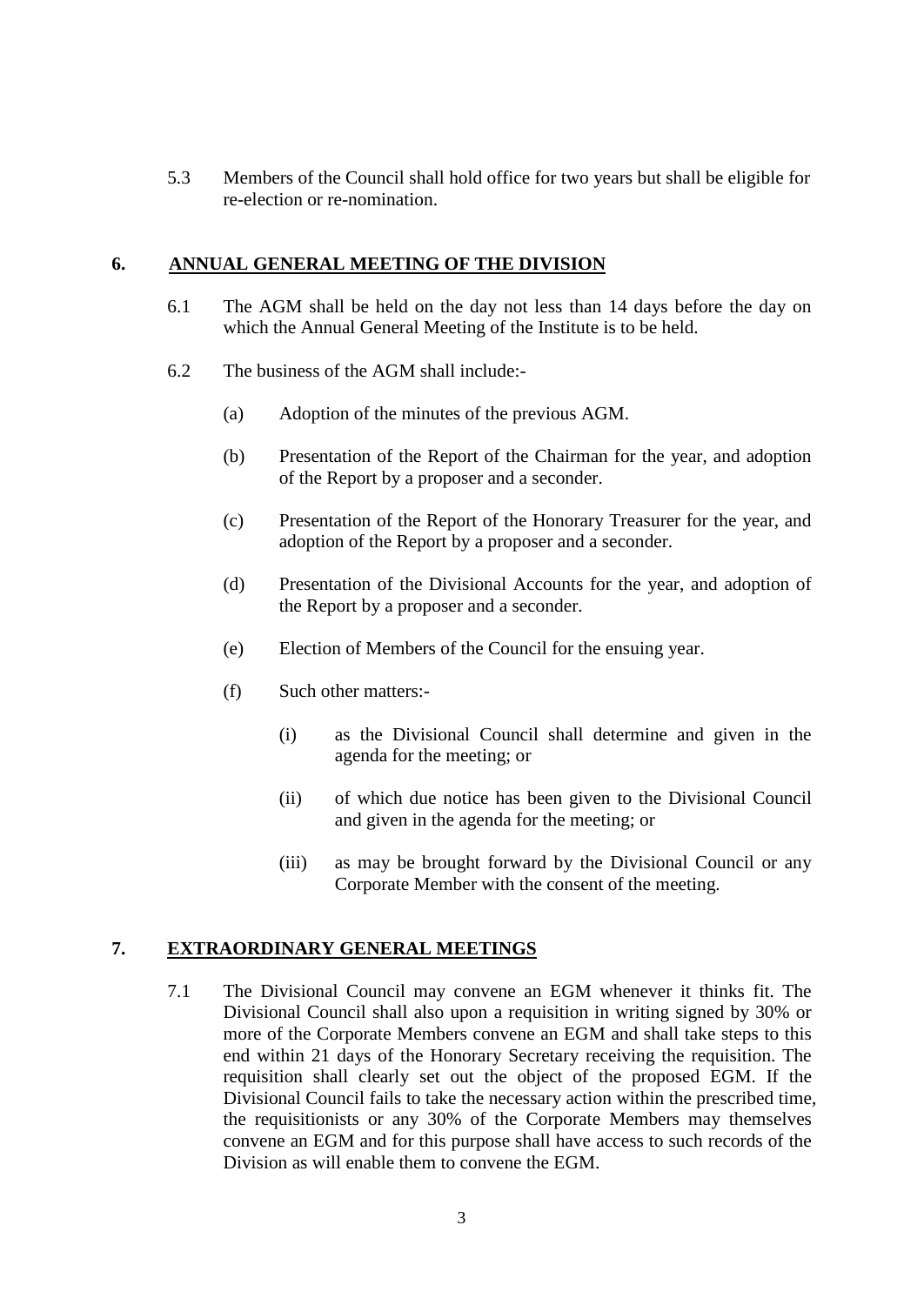7.2 The business of all EGM shall be strictly confined to the matters set out in the notice of the EGM.

## **8. NOTICE, QUORUM AND VOTING**

- 8.1 The Divisional Council shall, not less than 14 days before the day on which the AGM or EGM is to be held, send to all Corporate Members and Associate Members a notice which shall include :-
	- (a) the Agenda for the meeting;
	- (b) the place, date and time of the meeting;
	- (c) full details of any special resolutions; and
	- (d) voting and proxy forms where these are required for the purpose of the meeting.
- 8.2 No business shall be transacted at any AGM or EGM unless a quorum is present when the meeting proceeds to business. Twelve Corporate Members personally present shall be a quorum. If within half an hour after the time appointed for holding an AGM or EGM (including any resumed meeting after an adjournment) a quorum is not present at the meeting, it shall stand adjourned to the same day in the next month at the same time and place or at such other place as the Divisional Council may determine.
- 8.3 The Chairman or, failing him/her, the Vice-Chairman, shall preside as Chairman at every AGM and EGM but if neither the Chairman nor Vice-Chairman is present within thirty minutes after the time appointed for holding the AGM or EGM, those Corporate Members present may choose one other member of the Divisional Council as Chairman, or if no such member is present or if none of the members of the Divisional Council present agrees to take the chair they shall choose one Corporate Member from among themselves to preside.
- 8.4 At any AGM or EGM a resolution put to the vote of the meeting shall be decided on a show of hands, unless a poll is before or upon the declaration of the result of the show of hands demanded by the Chairman of the Meeting, or by a Corporate Member present in person and holding proxy representing onetenth of the total voting rights of all the Corporate Members having the right to vote at the meeting, and unless a poll is so demanded a declaration by the Chairman of the Meeting that a resolution has been carried unanimously or by a particular majority or lost or not carried by a particular majority and an entry to the effect in the minutes book of the Division shall be conclusive evidence of the fact without proof of the number of proportion of the votes recorded in favour of or against that resolution.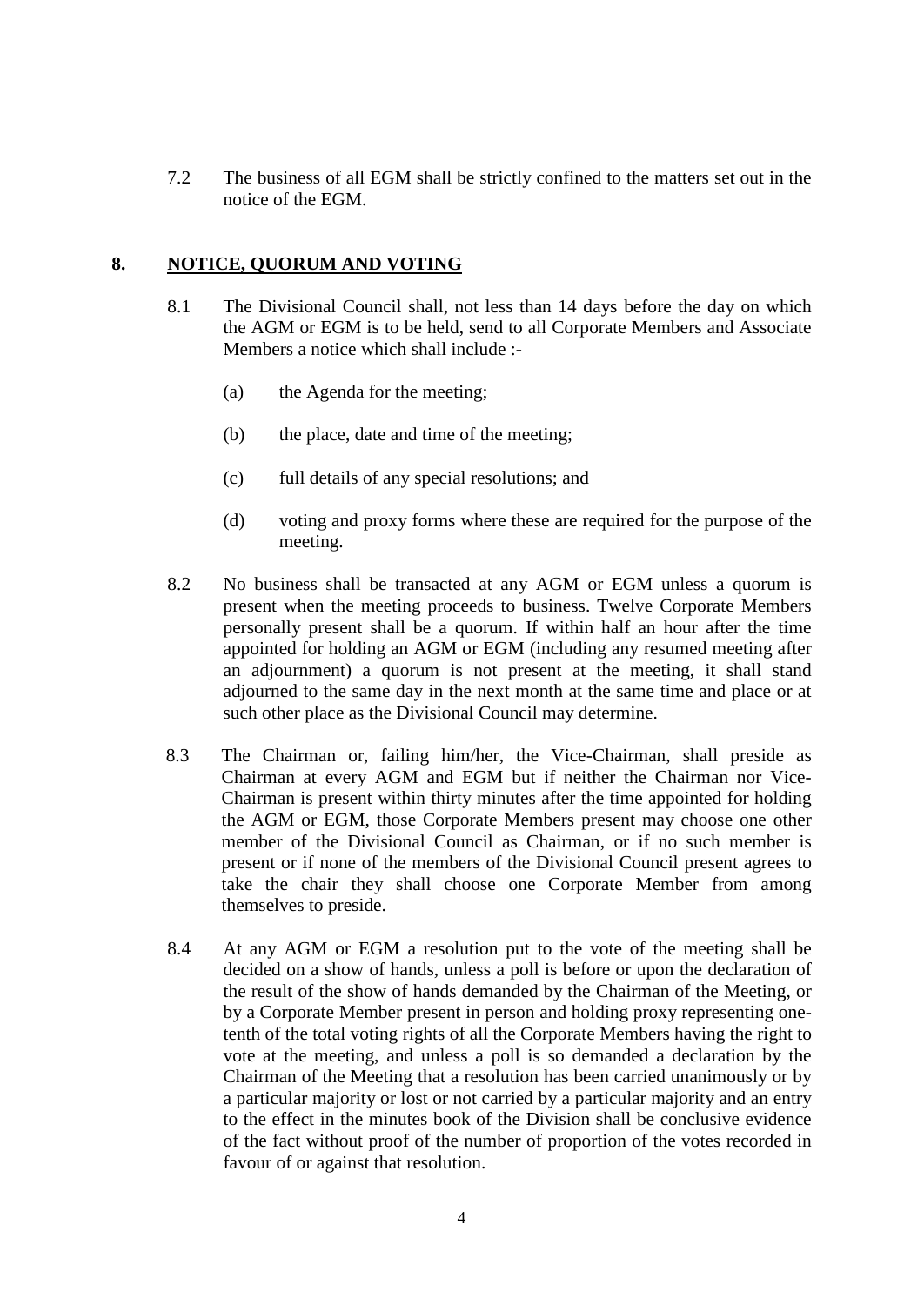- 8.5 If a poll is demanded in the manner as aforesaid it shall be taken at such time and place and in such manner as the Chairman of the Meeting shall direct and the result of the poll shall be deemed to be the resolution of the meeting at which the poll was demanded.
- 8.6 In the case of an equality of votes, whether on a show of hands or on a poll, the Chairman of the Meeting shall be entitled to a second or casting vote.
- 8.7 Any Corporate Member present at the meeting other than the one presenting the reports or accounts for adoption shall have the right to be a proposal or a seconder.
- 8.8 Each Corporate Member shall have one vote which may be given either personally or by proxy.
- 8.9 The appointment of a proxy shall be made in the proxy form prescribed by the Divisional Council and signed under the hand of the appointer.
- 8.10 The signed proxy form shall be deposited with the Honorary Secretary of the Divisional Council not less than forty-eight hours before the time appointed for holding the meeting which the person named in the proxy form is to attend or, in the case of a poll, not less than twenty-four hours before the time appointed for the taking of the poll or, in the case of election of Officers and Council Members, not less than three days before the date of the election, otherwise the proxy form shall not be valid. A proxy form shall not in any event be valid after the expiration of two months or after the adjournment of a meeting.

#### **9. METHOD OF ELECTION**

- 9.1 The method of election of Members of the Divisional Council shall be as follows:-
- 9.1.1 Nominations shall be made in writing to the Honorary Secretary of the Divisional Council in such form as the Divisional Council may prescribe. Each nomination shall bear the signatures of the proposer and seconder both of whom shall be Corporate Members, together with the signature of the nominee who shall either be a Corporate Member or an Associate Member signifying his/her willingness to serve if elected.
- 9.1.2 The nomination form shall be sent by the Honorary Secretary of the Divisional Council to each Corporate Member and Associate Member not less than 28 days before the day on which the election is to be held.
- 9.1.3 All nomination forms shall be submitted to the Honorary Secretary not less than 14 days before the day on which the election is to be held.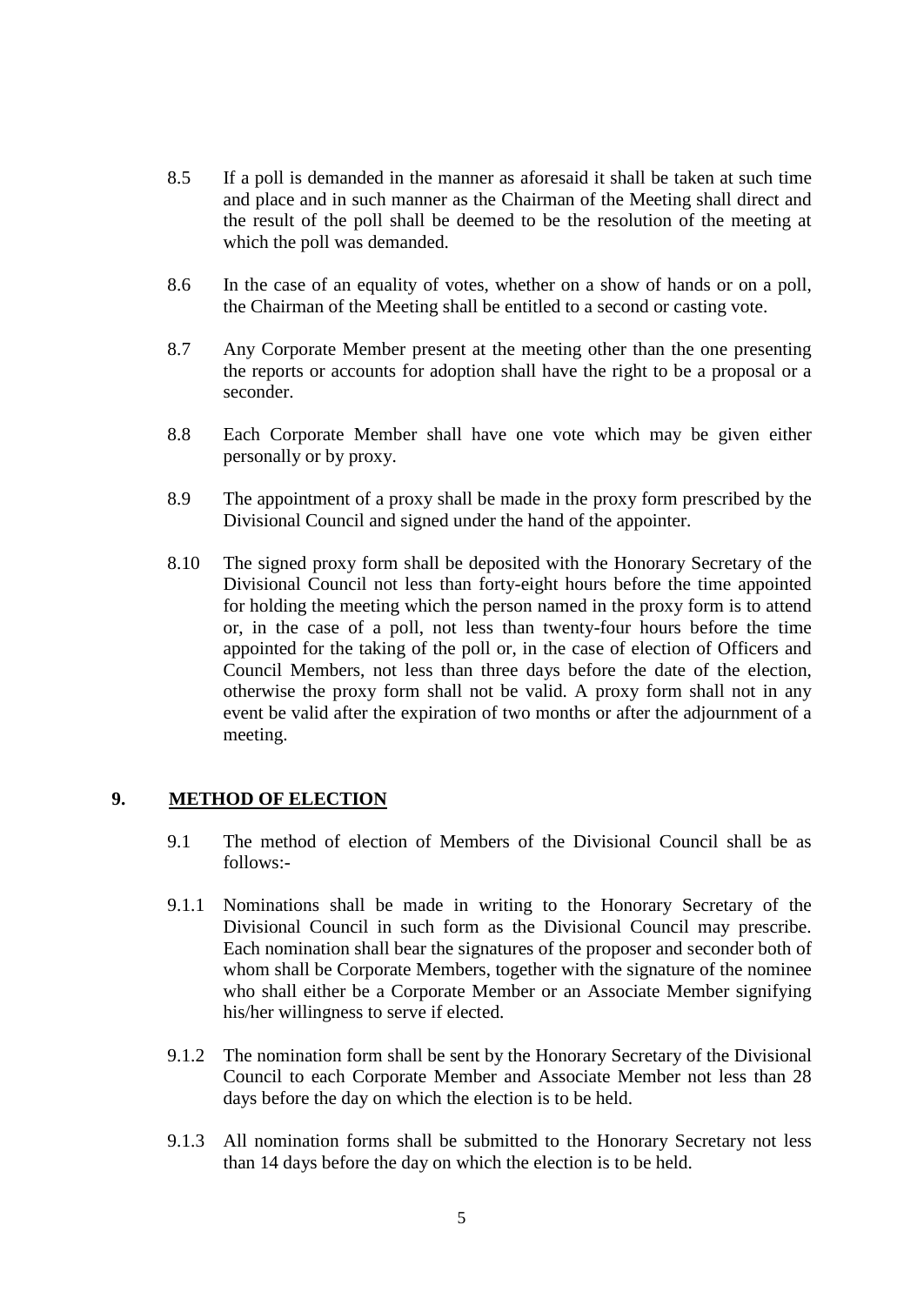- 9.1.4 Whenever the number of nominations exceeds the number of seats provided, taking of the seats shall be decided by election. In such cases, all Corporate Members and Associate Members shall be informed of the names of those standing for election together with the names of the proposers and seconders not less than 7 days before the day on which the election is to be held.
- 9.1.5 Election shall be made by ballot in such balloting form as the Divisional Council may prescribe. Members of the Council shall be elected by the Corporate Members present in person at the AGM or EGM.
- 9.1.6 In event of an equality of votes, the Chairman of the AGM or EGM holding the election shall be entitled to a second or casting vote.
- 9.1.7 Two scrutineers for the ballot shall be proposed, seconded and elected by show of hands at the AGM or EGM from the floor. They shall not be members of the Divisional Council or candidates for election, and their duties shall be:-
	- (a) To determine from the balloting lists the number of votes cast for each candidate for election;
	- (b) To take such measures as they deem necessary to prevent the identification of the voters; and
	- (c) To report to the AGM or EGM the names of those duly elected.
- 9.1.8 Where the number of nomination or nominations does not exceed the number of seat or seats provided, the nominee or nominees shall be deemed to have been elected, and his/her or their names reported accordingly to the AGM or EGM.
- 9.1.9 The retiring Divisional Council shall hold office until the conclusion of the AGM or EGM at which a new Divisional Council is formed or until such time as a new Divisional Council can be formed.
- 9.2 The Method of Election of Officers
- 9.2.1 The Officers shall be elected by Members of the Council present at the first meeting of the Council. For the avoidance of doubt, Ex-officio Member, representatives of the Young Surveyors Group and Associate Members shall not be eligible to stand for election of Officers but shall have the right to elect Officers. The Council may elect more than one Vice-Chairman if considered appropriate.

#### **10. DUTIES OF DIVISIONAL COUNCIL**

The Divisional Council shall be directly responsible to the Corporate Members and Associate Members for the duties as follows:-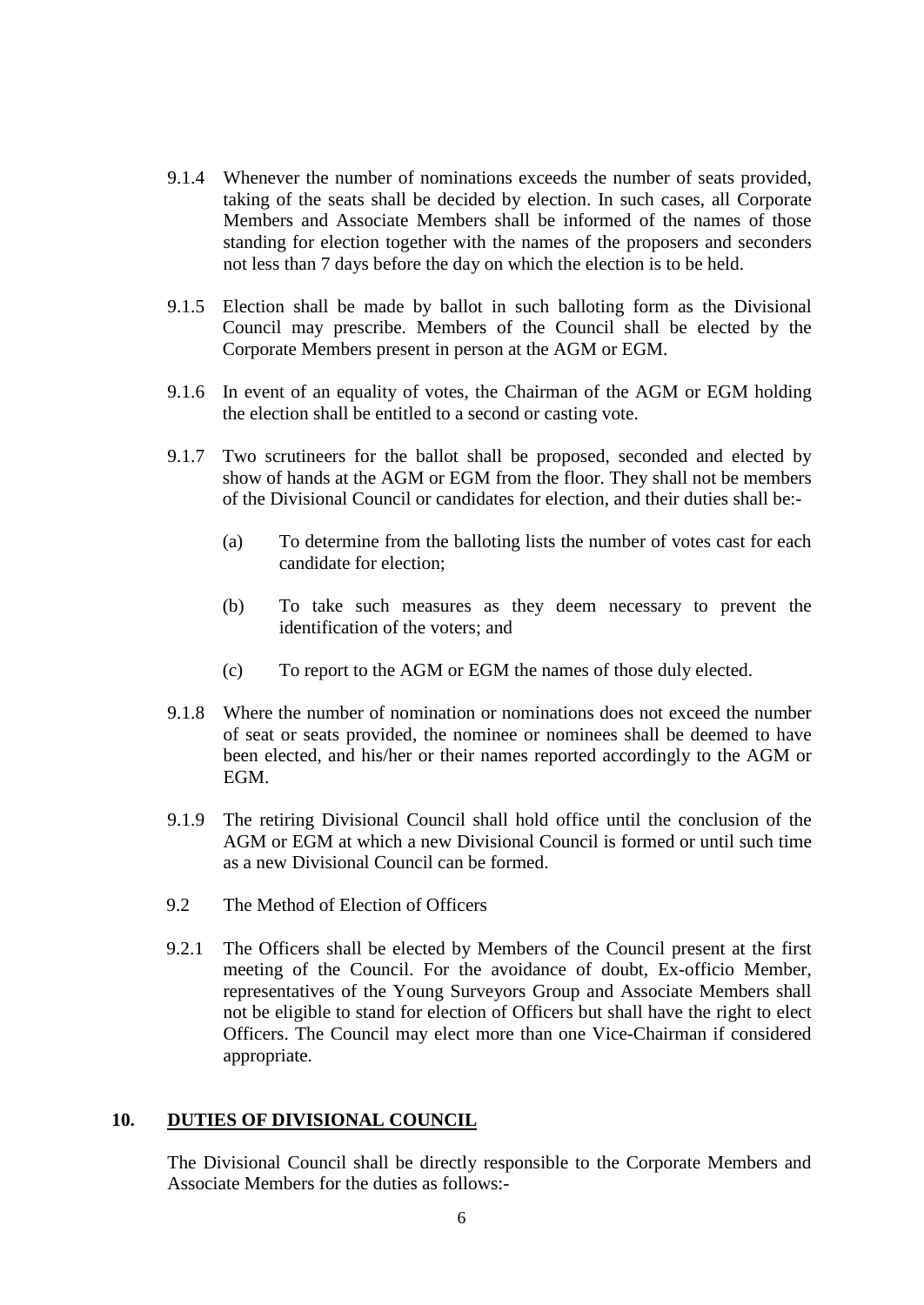- (a) Nominating representatives of the Division to hold office of Councillors;
- (b) Carrying out duties assigned by the General Council;
- (c) Organising and co-ordinating all functions of the Division;
- (d) Ensuring that adequate meetings of general interest are held within the Division;
- (e) Considering all matters affecting membership of the Division;
- (f) Appointing such committees and sub-committees as may be considered desirable to examine and report on special questions including obtaining and considering reports from them;
- (g) Approving all financial matters affecting the Division and keeping accounts of the Divisional Council;
- (h) Organizing AGM and Extraordinary General Meeting; and
- (i) Carrying out duties as provided for in these Regulations.

# **11. DUTIES OF THE OFFICERS**

11.1 Chairman

The Chairman shall:-

- (a) Represent and guide the affair of the Division;
- (b) Take the chair by right at all meetings of the Division and of the Divisional Council; and
- (c) Prepare report for the year.
- 11.2 Vice-Chairman

The Vice-Chairman shall:-

- (a) Deputise in the absence of the Chairman;
- (b) Assist the Chairman in the discharge of his/her duties; and
- (c) Prepare Divisional Report for each General Council Meeting.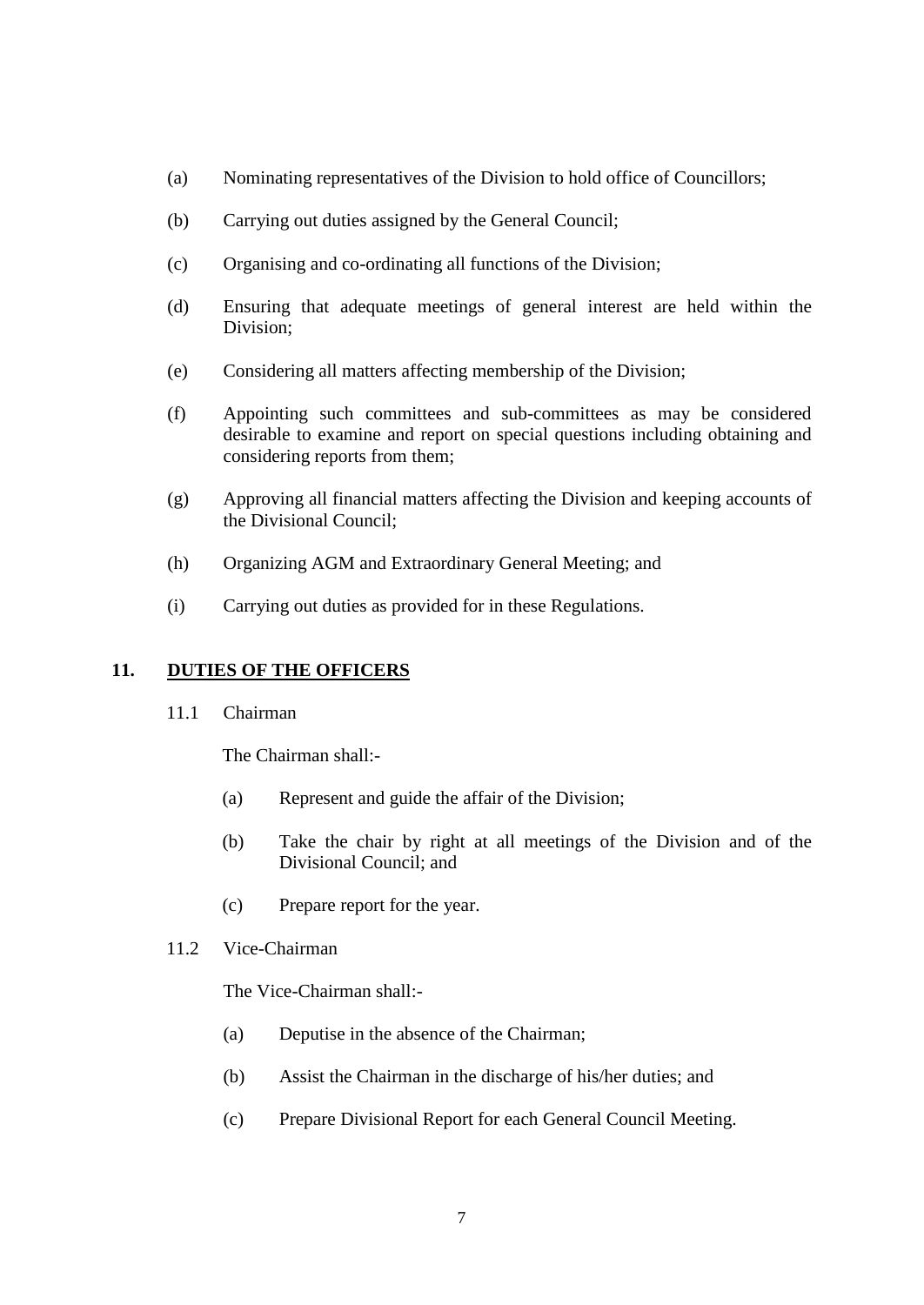#### 11.3 Honorary Secretary

The Honorary Secretary shall:-

- (a) Conduct the ordinary business of the Division under the direction of the Divisional Council;
- (b) Keep accurate records of the proceedings of the Division and the Division Council;
- (c) Collate reports from the General Council Committees, Sub-committees, Working Groups, etc., and submit them to the Divisional Council;
- (d) Conduct the correspondence of the Division;
- (e) Give notices of all meetings of the Divisional Council, AGM and Extraordinary General Meetings; and
- (f) Carry out duties as provided for in these regulations.
- 11.4 Honorary Treasurer

The Honorary Treasurer shall direct the receipt of funds due for the Division and the preparation of accounts of expenditure and present all the accounts of expenditure of the Division to the General Council for inspection and approval.

#### **12. MEETING OF DIVISIONAL COUNCIL**

- 12.1 The Divisional Council shall meet as often as the business of the Division may require but not less than four times in each year of service.
- 12.2 The quorum for meetings of the Divisional Council shall be five of any members thereof (except co-opted Members).
- 12.3 Matters arising at meetings of the Divisional Council shall be decided by a simple majority. For the avoidance of doubt, the Co-opted Members shall not have the right to vote in the meeting
- 12.4 All members of the Divisional Council who are Corporate Members or Associate Member shall have equal voting power, except that the Chairman shall have a second or casting vote in the case of an equality of votes.
- 12.5 The Chairman shall take the chair at meeting of the Divisional Council, the Vice-Chairman doing so in his/her absence. In the absence of both the Chairman and the Vice-Chairman, the members present (except co-opted Members) shall propose, second and elect by show of hands one among themselves to take the chair.